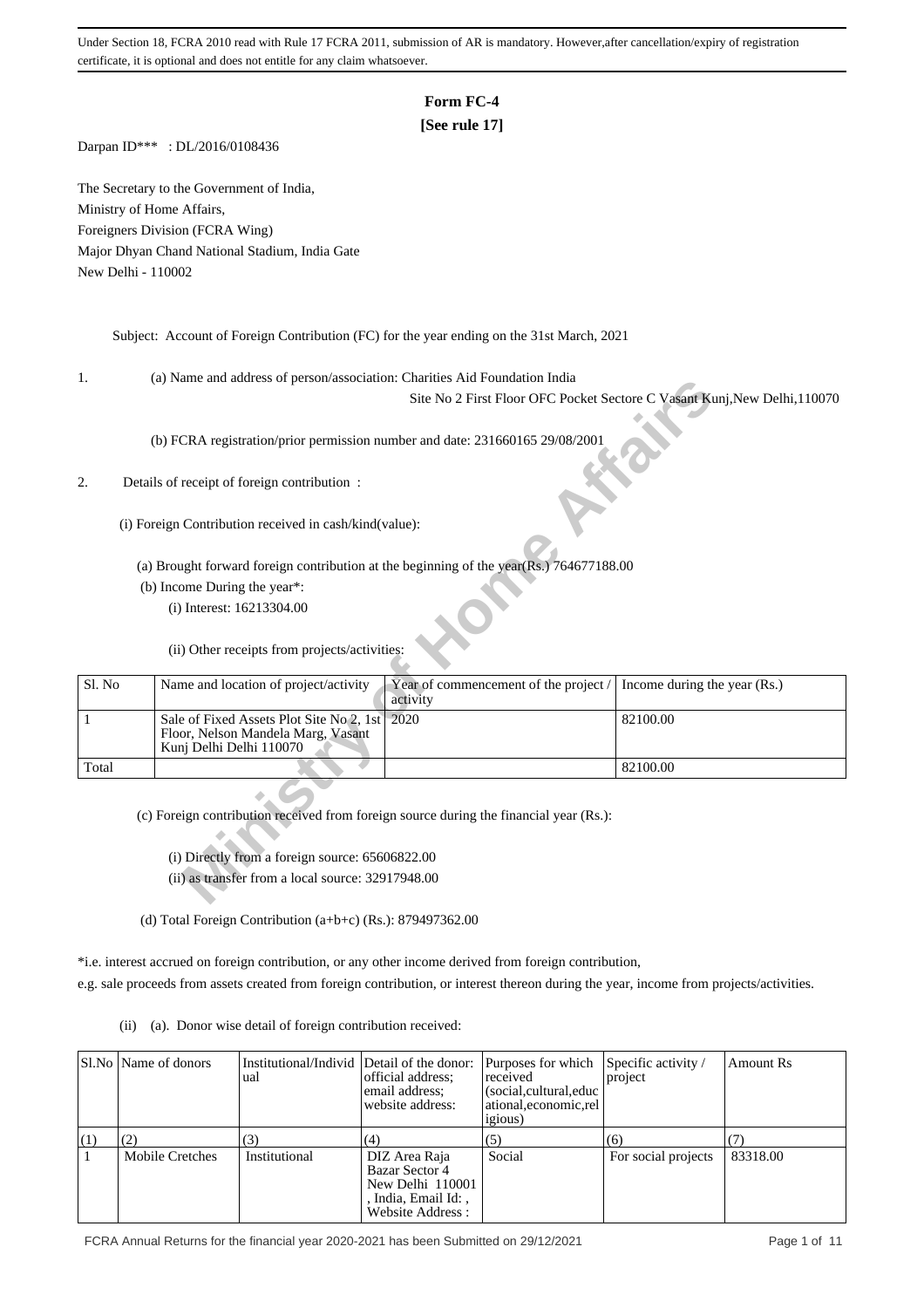|        | Sl.No Name of donors                           | Institutional/Individ<br>ual | Detail of the donor:<br>official address:<br>email address:<br>website address:                                                                                                                                            | Purposes for which<br>received<br>(social,cultural,educ<br>ational, economic, rel<br>igious) | Specific activity /<br>project | Amount Rs  |
|--------|------------------------------------------------|------------------------------|----------------------------------------------------------------------------------------------------------------------------------------------------------------------------------------------------------------------------|----------------------------------------------------------------------------------------------|--------------------------------|------------|
| 2      | <b>Barclays Shared</b><br>Services             | Institutional                | DLF IT Park 8th<br>Floor Building 9 A<br>and B 1/124<br>shivaji Garden<br>Moonlight stop<br>Nandambakkam<br>post Ramapuram<br>Mount<br>poonamallee Road<br>Manapakkam<br>Chennai, India,<br>Email Id:, Website<br>Address: | Social                                                                                       | Social Projects                | 27801.00   |
| 3      | D E Shaw India<br>Sofitware Pvt Ltd            | Institutional                | Plot no 573 B and<br>C road no 1 Jubilee<br>hills Hyderabad<br>500096, India,<br>Email Id:, Website<br>Address:                                                                                                            | Social                                                                                       | Social Projects                | 1520203.00 |
| 4      | Give Foundation                                | Institutional                | 91Springboard, B-<br>Wing, 5th floor,<br>Akruti Trade<br>Center, MIDC,<br>Andheri East,<br>Mumbai-400093,<br>India, Email Id:,<br>Website Address:                                                                         | Social                                                                                       | <b>Social Projects</b>         | 1000000.00 |
| 5      | Tetrapak India<br>Private Limited              | Institutional                | <b>DLF CYBER</b><br>TERRACE,<br><b>BUILDING NO. 5</b><br>TOWER C, 16TH<br><b>FLOOR</b><br>CYBER CITY,<br><b>DLF PHASE 3</b><br>HARYANA -<br>122002<br>HARYANA -<br>INDIA, India,<br>Email Id:, Website<br>Address:         | Social                                                                                       | Social Projects                | 3999958.00 |
| 6      | <b>SPX Flow</b><br>Technology India<br>Pvt Ltd | Institutional                | Survey no 275<br><b>Odhav Road</b><br>Odhav Ahmedabad<br>382415 Gujrat,<br>India, Email Id:<br>Prashant.shrivastav<br>a@Spxflow.com,<br>Website Address:                                                                   | Social                                                                                       | Social Projects                | 331448.00  |
| $\tau$ | Rio Tinto Private<br>Limited                   | <b>Institutional</b>         | 21st Floor DLF<br><b>BUILDING NO. 5</b><br><b>TOWER A</b><br><b>CYBER CITY</b><br>PHASE III<br><b>GURUGRAM</b><br>122002, India,<br>Email Id:, Website<br>Address:                                                         | Social                                                                                       | Social Projects                | 3507527.00 |
| 8      | Philips India Ltd                              | Institutional                | 8th Floor, 9th B<br>DLF Cyber City<br>Gurgaon 122002,<br>India, Email Id:,<br>Website Address:                                                                                                                             | Social                                                                                       | Social Projects                | 500000.00  |
| 9      | Nestle India<br>Limited                        | Institutional                | 100/101 World<br><b>Trade Centre</b><br>Barakhamba Lane<br>New Delhi 110001<br>, India, Email Id:,<br>Website Address:                                                                                                     | Social                                                                                       | Social Projects                | 1153767.00 |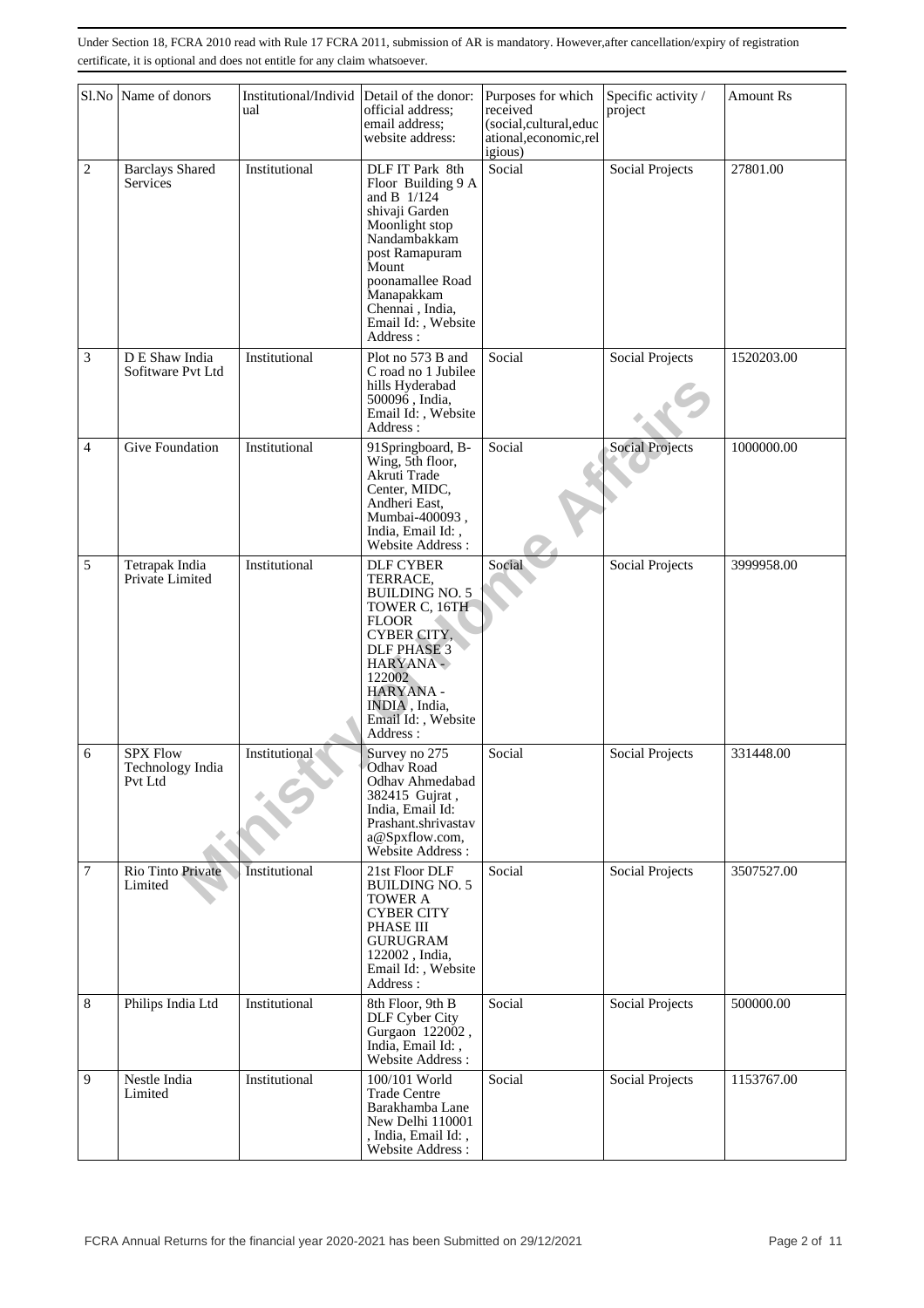|    | Sl.No Name of donors                   | Institutional/Individ | Detail of the donor:                                                                                                                                                                                                 | Purposes for which                                                     | Specific activity /       | <b>Amount Rs</b> |
|----|----------------------------------------|-----------------------|----------------------------------------------------------------------------------------------------------------------------------------------------------------------------------------------------------------------|------------------------------------------------------------------------|---------------------------|------------------|
|    |                                        | ual                   | official address;<br>email address;<br>website address:                                                                                                                                                              | received<br>(social,cultural,educ<br>ational, economic, rel<br>igious) | project                   |                  |
| 10 | Nasscom<br>Foundation                  | Institutional         | A1/125, Third<br>Floor, Safdurjung<br>Enclave, Opposite<br>Ambience Public<br>School, New Delhi-<br>110029, India,<br>Email Id:<br>Shivani@nasscomf<br>oundation.org,<br>Website Address:                            | Social                                                                 | <b>Social Projects</b>    | 3814961.00       |
| 11 | Globallogic<br>technologies<br>Limited | Institutional         | PLOT NO 590A<br>PHASE 1 ROAD<br>NO 31 JUBILEE<br><b>HILLS</b><br>HYDERABAD,<br>India, Email Id:,<br>Website Address:                                                                                                 | Educational                                                            | <b>Education</b> projects | 2012040.00       |
| 12 | Globallogic India<br>Limited           | Institutional         | Tower A Oxygen<br>Park Plot no.-7<br>Sector 144 Noida<br>Expressway Noida<br>Uttar Pradesh<br>201304, India,<br>Email Id:, Website<br>Address:                                                                       | Educational                                                            | Education project         | 5437440.00       |
| 13 | Astrazeneca India<br>Private Limited   | Institutional         | <b>BLOCK A</b><br><b>NEVILLE</b><br><b>TOWER</b><br>RAMANUJAN IT<br>SEZ 11TH FLOOR<br><b>TARAMANI</b><br>Chennai, India,<br>Email Id:, Website<br>Address:                                                           | Social                                                                 | Social Projects           | 5249627.00       |
| 14 | Astrazeneca<br>Pharma India<br>Limited | Institutional         | <b>BLOCK N 1 12 TH</b><br><b>FLOOR</b><br><b>MANYATA</b><br><b>EMBASSY</b><br><b>BUSINESS PARK</b><br><b>RACHENAHALLI</b><br><b>OUTER RING</b><br>ROAD<br><b>BANGALORE,</b><br>India, Email Id:,<br>Website Address: | Social                                                                 | Social Projects           | 3100000.00       |
| 15 | Arcesium India<br>Private Limited      | Institutional         | Plot No. 573, B and<br>C, Road No. 1,<br>Jubilee Hills.<br>Hyderabad 500<br>096, Telangana,<br>India., India, Email<br>Id:<br>sandhya.thakre@de<br>shaw.com, Website<br>Address:                                     | Social                                                                 | Social Projects           | 27000.00         |
| 16 | Aon Consulting<br>Private Limited      | Institutional         | <b>Building No.2</b><br>Candor Techspace<br>IT ITES SEZ<br>Tikri Sector 48<br>Gurugram 122018<br>Haryana India,<br>India, Email Id:,<br>Website Address:                                                             | Social                                                                 | Social Project            | 1152858.00       |
| 17 | <b>Rational Games</b>                  | Institutional         | 955 Massachusetts<br>Avenue, Cambridge<br>, MA 02139, USA,<br>United States of<br>America, Email Id:<br>, Website Address :                                                                                          | Educational                                                            | <b>Education Projects</b> | 710203.00        |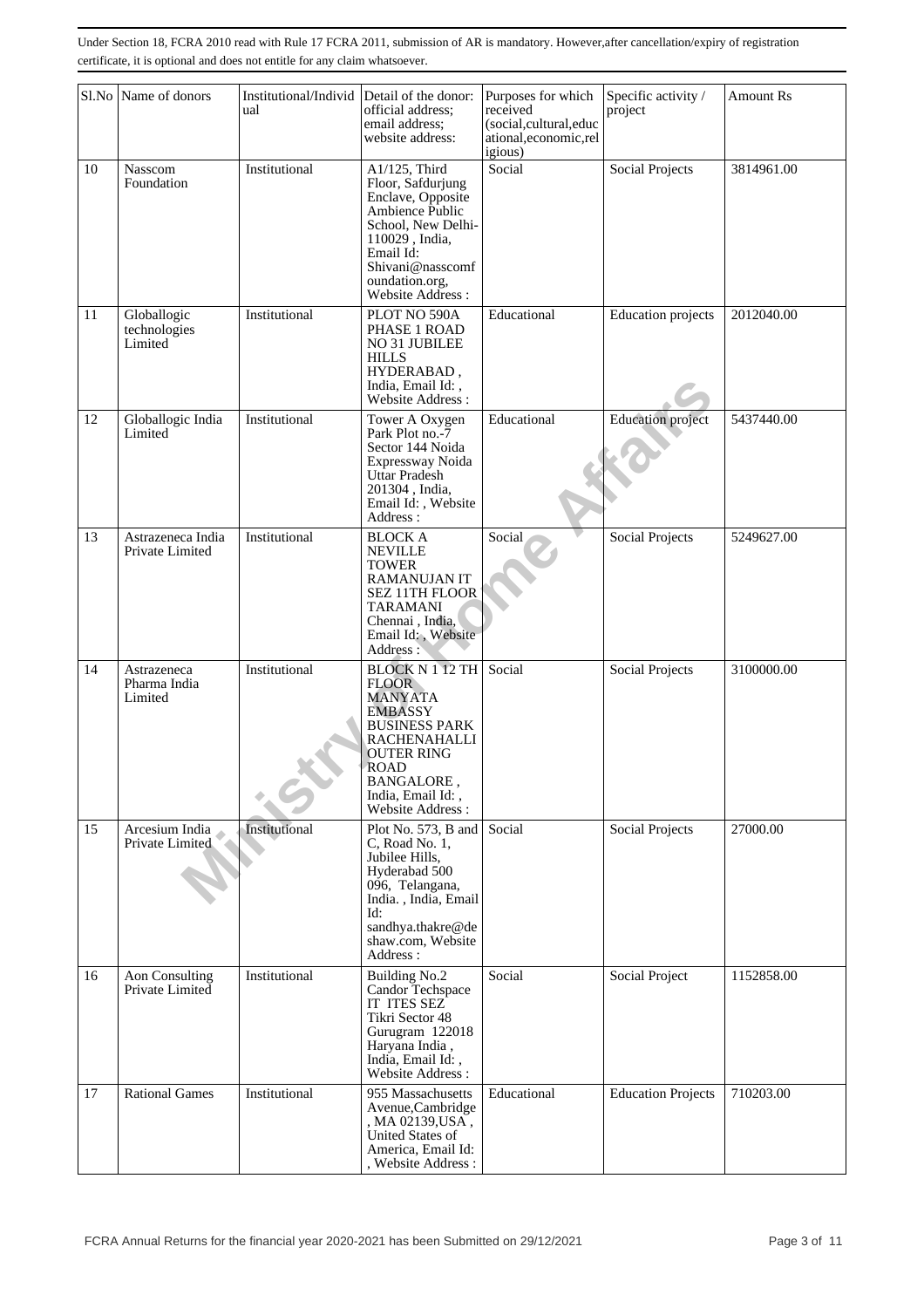|    | Sl.No Name of donors                                                                               | Institutional/Individ<br>ual | Detail of the donor:<br>official address;<br>email address;<br>website address:                                                                                               | Purposes for which<br>received<br>(social,cultural,educ<br>ational, economic, rel<br>igious) | Specific activity /<br>project | <b>Amount Rs</b>        |
|----|----------------------------------------------------------------------------------------------------|------------------------------|-------------------------------------------------------------------------------------------------------------------------------------------------------------------------------|----------------------------------------------------------------------------------------------|--------------------------------|-------------------------|
| 18 | Rolls Royce PLC                                                                                    | Institutional                | Kings Place 90<br>York Way London<br>N1 9FX, United<br>Kingdom, Email<br>Id: Website<br>Address :                                                                             | Educational                                                                                  | <b>Education Projects</b>      | 1764818.00              |
| 19 | Oracle America                                                                                     | Institutional                | 500 Oracle Pkwy<br>Redwood City<br>USA, United<br>States of America,<br>Email Id:, Website<br>Address:                                                                        | Social                                                                                       | Social Projects                | 1807750.00              |
| 20 | Herbalife Nutirition   Institutional<br>Foundation                                                 |                              | 800 W Olympic<br>Blvd Suite 406 Los<br>Angeles CA 90015<br>USA, United<br>States of America,<br>Email Id:, Website<br>Address:                                                | Educational                                                                                  | <b>Education Projects</b>      | 534938.00               |
| 21 | Give a Hand Light<br>For Kids                                                                      | Institutional                | Main Give a hand<br>260, ROY Audy,<br>Boucherville<br>Quebec, J4B1C8,<br>CA, Canada,<br>Email Id:, Website<br>Address :                                                       | Educational                                                                                  | <b>Education Projects</b>      | 139876.00               |
| 22 | <b>GIRL RISING</b>                                                                                 | Institutional                | 114 WEST 26TH<br>STREET, 7TH<br>FLOOR,<br>NEWYORK 10001<br>, United States of<br>America, Email Id:<br>kathy@girlrising.or<br>g, Website Address                              | Educational                                                                                  | <b>Education</b> projects      | 2933013.00              |
| 23 | Genuine Interest<br>Limited                                                                        | Institutional                | 1001 Park View<br>Square 600 Bridge<br>Road Singapore<br>188778,<br>Singapore, Email<br>Id: , Website<br>Address :                                                            | Social                                                                                       | Social Projects                | 795000.00               |
| 24 | Charities Aid<br>Foundation<br>America                                                             | Institutional                | <b>King Street</b><br>Station, 1800<br>Diagonal Road,<br>Suite 150,<br>Alexandria, VA223<br>14, United States<br>of America, Email<br>Id: Website<br>Address :                | Social                                                                                       | Social Projects                | 9905209.00              |
| 25 | Cargill Financial<br>Services<br>International Inc                                                 | Institutional                | <b>USA9320</b><br><b>EXCELSIOR</b><br><b>BLVD HOPKINS</b><br>MN 55343 US,<br><b>United States of</b><br>America, Email Id:<br>, Website Address:                              | Social                                                                                       | <b>Social Projects</b>         | 466314.00               |
| 26 | Barclays Bank PLC                                                                                  | Institutional                | <b>Barclays Level 21</b><br>One Churchill<br>Place Canary<br>Wharf London E14<br>5HP, United<br>Kingdom, Email<br>Id: , Website<br>Address:                                   | Social                                                                                       | <b>Social Projects</b>         | 407717.00               |
| 27 | <b>UK ONLINE</b><br>GIVING<br><b>FOUNDATION</b><br>FCRA Annual Returns for the financial year 2020 | Institutional                | Unit 9 Cirencester<br>Office Park<br>Tetbury Road GL<br>6JJ U.K., United<br>Kingdom, Email<br>Id:, Website<br>  Address :<br><del>2021 has been Submitted on 29/12/2021</del> | Social                                                                                       | Social projects                | 5734934.00<br>Page 4 of |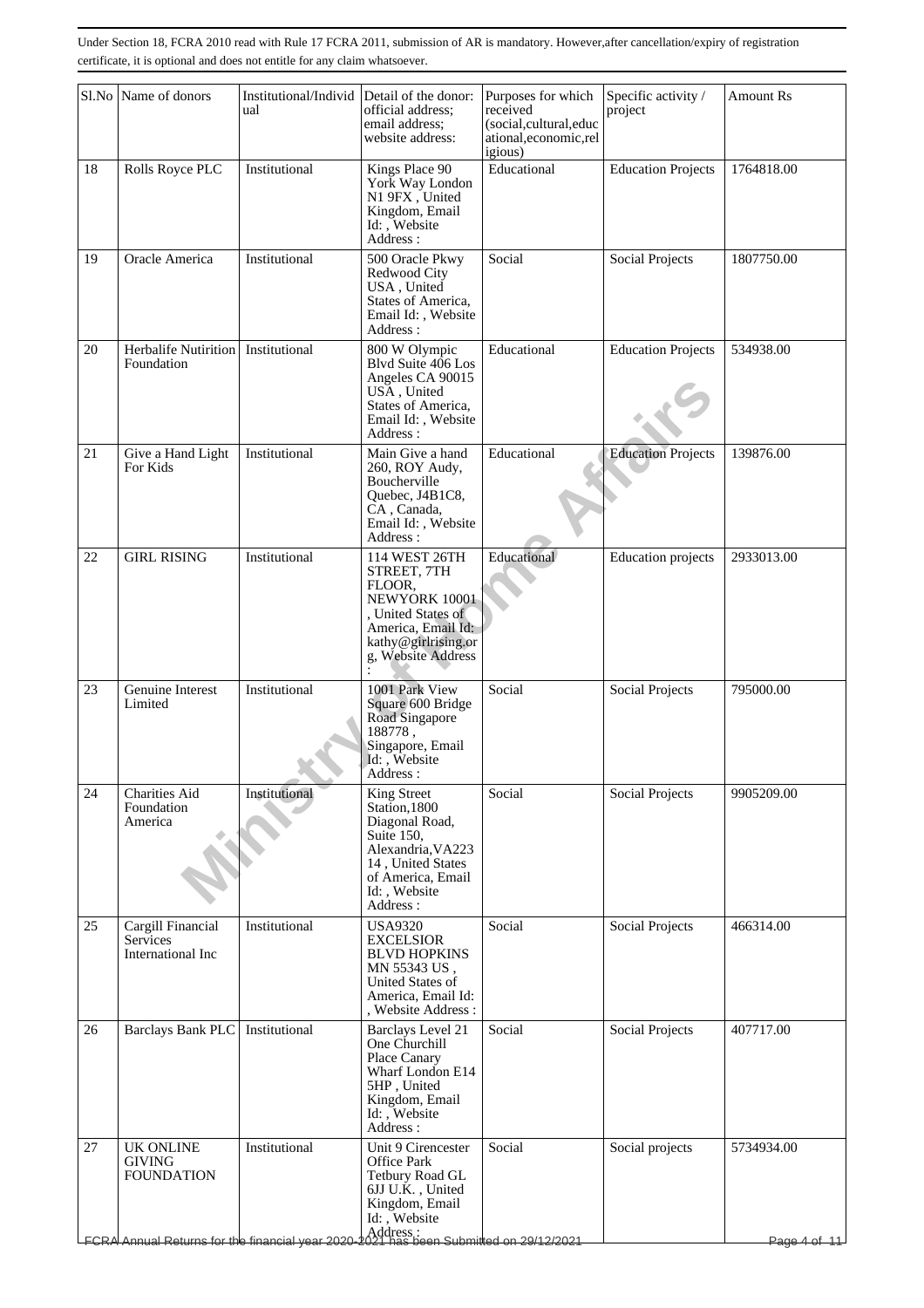|    | Sl.No   Name of donors                              | Institutional/Individ Detail of the donor:<br>ual | official address;<br>email address:<br>website address:                                                                                                                   | Purposes for which<br>received<br>(social,cultural,educ<br>ational, economic, rel<br><i>igious</i> ) | Specific activity /<br>project | <b>Amount Rs</b> |
|----|-----------------------------------------------------|---------------------------------------------------|---------------------------------------------------------------------------------------------------------------------------------------------------------------------------|------------------------------------------------------------------------------------------------------|--------------------------------|------------------|
| 28 | Bernad Van Leer<br>Foundation                       | Institutional                                     | PO box<br>82334,2508 EH<br>The Hague,<br>Netherlands,<br>Netherlands, Email<br>Id:<br>rushda.majeed@bvl<br>eerf.nl, Website<br>Address:<br>https://bernardvanle<br>er.org | Educational                                                                                          | Education purpose              | 19944550.00      |
| 29 | <b>ABSOLUTE</b><br><b>RETURN FOR</b><br><b>KIDS</b> | Institutional                                     | 65 KINGSWAY,<br><b>LONDON WC2B</b><br>6TD, United<br>Kingdom, Email<br>Id:<br>MICKY.SANDAL<br>L@ARKONLINE.<br>ORG, Website<br>Address:                                    | Educational                                                                                          | <b>Education</b> projects      | 20462500.00      |

| Sl.No | Purpose     | Amount      |
|-------|-------------|-------------|
|       | Educational | 46489898.00 |
|       | Social      | 19116924.00 |

### 3. Details of Utilisation of foreign contribution:

|                |                                                                                                                                                                 |                                                                                                                                  |                         | Id:<br>MICKY.SANDAL<br>L@ARKONLINE.<br>ORG, Website<br>Address: |                  |                         |                  |         |                  |         |
|----------------|-----------------------------------------------------------------------------------------------------------------------------------------------------------------|----------------------------------------------------------------------------------------------------------------------------------|-------------------------|-----------------------------------------------------------------|------------------|-------------------------|------------------|---------|------------------|---------|
| received:      | (b) Cumulative purpose-wise (social, cultural, educational, economic, religious) amount of all foreign contribution donations                                   |                                                                                                                                  |                         |                                                                 |                  |                         |                  |         |                  |         |
|                |                                                                                                                                                                 |                                                                                                                                  |                         |                                                                 |                  |                         |                  |         |                  |         |
| Sl.No          | Purpose                                                                                                                                                         |                                                                                                                                  |                         |                                                                 |                  | Amount                  |                  |         |                  |         |
| $\mathbf{1}$   | Educational                                                                                                                                                     |                                                                                                                                  |                         |                                                                 |                  | 46489898.00             |                  |         |                  |         |
| $\overline{2}$ | Social                                                                                                                                                          |                                                                                                                                  |                         |                                                                 |                  | 19116924.00             |                  |         |                  |         |
| 3.             | Details of Utilisation of foreign contribution:<br>(a) Details of activities/projects for which foreign contribution has been received and utilised (in rupees) |                                                                                                                                  |                         |                                                                 |                  |                         |                  |         |                  |         |
| Sl. No.        | Name of<br>project/acti ocation<br>vity                                                                                                                         | Address/L                                                                                                                        | <b>Previous Balance</b> |                                                                 |                  | Receipt during the year | Utilised         |         | Balance          |         |
|                |                                                                                                                                                                 |                                                                                                                                  | In cash                 | In Kind                                                         | In cash          | In Kind                 | In cash          | In Kind | In cash          | In Kind |
| (1)            | (2)                                                                                                                                                             | (3)                                                                                                                              | (4)                     | (5)                                                             | (6)              | (7)                     | (8)              | (9)     | (10)             | (11)    |
| $\mathbf{1}$   | Social,<br>Education<br>al and<br>Economic<br>Projects                                                                                                          | <b>Plot Site</b><br>No.2, 1st<br>Floor.<br>Sector-C,<br>Nelson<br>Mandela<br>Marg,<br>Vasant<br>Kunj<br>Delhi<br>Delhi1100<br>70 | 76467718<br>8.00        | 0.00                                                            | 11482017<br>4.00 | 0.00                    | 62389966<br>9.00 | 0.00    | 25559769<br>3.00 | 0.00    |
| Total          |                                                                                                                                                                 |                                                                                                                                  | 76467718<br>8.00        | 0.00                                                            | 11482017<br>4.00 | 0.00                    | 62389966<br>9.00 | 0.00    | 25559769<br>3.00 | 0.00    |

(b) Details of utilisation of foreign contribution:

(i) Utilisation\*\* for projects as per aims and objectives of the person/association(Rs.): 58821291.00

(ii) Total administrative expenses as provided in rule 5 of the Foreign Contribution (Regulation) Rules, 2011 (Rs.)

:47204238.00

(iii) Total utilisation of foreign contribution (Rs.) (i+ii):106025529.00

\*\* It is affirmed that the utilisation of foreign contribution is not in contravention of the provisions contained in the Foreign C&ନRibdti&MRk&ftikti8nf9'Alef, 50910'(4b/8PD89'8AR-hb7e bartC6khpy'ttrsecti3A'92Ad3section 12 of the Act which, inter-aha9st&tsf that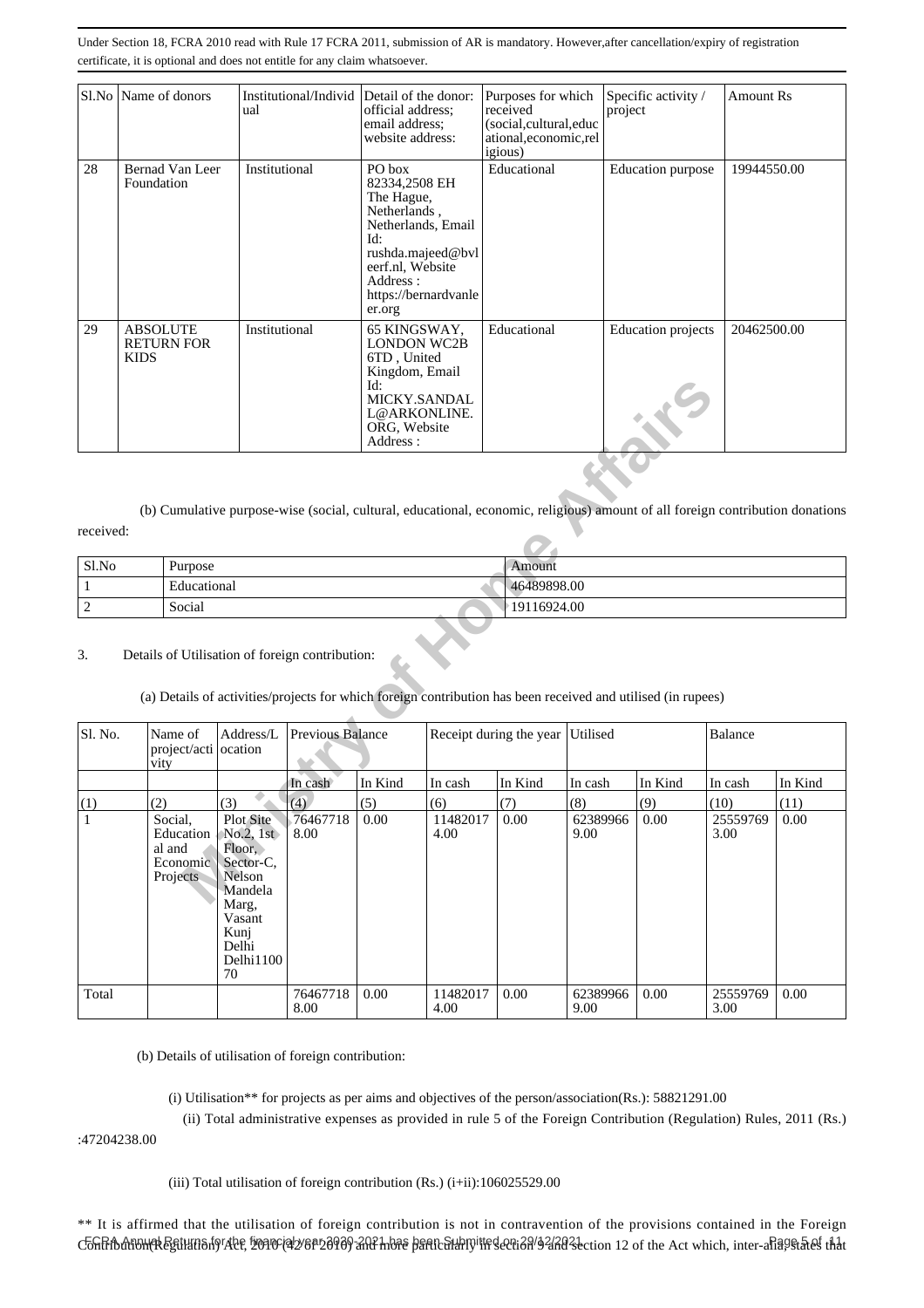the acceptance of foreign contribution is not likely to affect prejudicially:

(A) the soverignty and integrity of india; or.

- (B) the security, strategic, scientific or economic interest of the state; or
- (C) the public interest; or
- (D) freedom or fairness of election to any Legistature; or
- (E) friendly relations with any foreign state; or
- (F) harmony between religious, racial, social, lingusitic or relgional groups, castes or communities.

(c) Total purchase of fresh assets (Rs.)

| Sl. No. | Name of project/activity    | Details of fresh assets         | Objective of<br>acquiring fresh<br>assets | Cost of fresh assets<br>(In Rs.) |
|---------|-----------------------------|---------------------------------|-------------------------------------------|----------------------------------|
| (i)     | Creation of movable assests | Computers                       | Office use                                | 1700.00                          |
| (ii)    | Creation of movable assests | Intangible Assets - Geo Tagging | Office use                                | 330400.00                        |
| (iii)   | Creation of movable assests | Equipments                      | Office use                                | 12600.00                         |
|         | Total                       |                                 |                                           | 344700.00                        |

| (i)          | Creation of movable assests                                                            | Computers                                                                                                                  | Office use  | 1700.00           |
|--------------|----------------------------------------------------------------------------------------|----------------------------------------------------------------------------------------------------------------------------|-------------|-------------------|
| (ii)         | Creation of movable assests                                                            | Intangible Assets - Geo Tagging                                                                                            | Office use  | 330400.00         |
| (iii)        | Creation of movable assests                                                            | Equipments                                                                                                                 | Office use  | 12600.00          |
|              | Total                                                                                  |                                                                                                                            |             | 344700.00         |
|              | Amendment Act, 2020):                                                                  | (d) Foreign contribution transferred to other person/associations before 29.09.2020 (The Foreign Contribution (Regulation) |             |                   |
| Sl. No.      | Name of the person/association                                                         | Date                                                                                                                       | Purpose     | Amount            |
| (1)          | (2)                                                                                    | (3)                                                                                                                        | (4)         | (5)               |
| $\mathbf{1}$ | Nirmaan Organisation                                                                   | 28/04/2020                                                                                                                 | Educational | 379158.00         |
| 2            | Centre For Youth Development And<br>Activities                                         | 30/04/2020                                                                                                                 | Social      | 3239938.00        |
| 3            | SAINT HARDYAL EDUCATIONAL<br>AND ORPHANS WELFARE<br><b>SOCIETY</b>                     | 27/05/2020                                                                                                                 | Educational | 68408.00          |
| 4            | Dream A Dream                                                                          | 04/05/2020                                                                                                                 | Educational | 613764.00         |
| 5            | Action for Ability Development and<br>Inclusion                                        | 14/05/2020                                                                                                                 | Social      | 4500000.00        |
| 6            | <b>Agewell Foundation</b>                                                              | 18/05/2020                                                                                                                 | Social      | 2600000.00        |
| 7            | Appropriate Technology (At India)                                                      | 14/05/2020                                                                                                                 | Social      | 3900000.00        |
| 8            | Ashoka Innovators For The Public India                                                 | 14/05/2020                                                                                                                 | Social      | 4650000.00        |
| 9            | <b>Bombay Natural History Society</b>                                                  | 20/05/2020                                                                                                                 | Social      | 2000000.00        |
| 10           | <b>Breakthrough Trust</b>                                                              | 27/05/2020                                                                                                                 | Social      | 7700000.00        |
| 11           | <b>Centre For Catalyzing Change</b>                                                    | 29/05/2020                                                                                                                 | Social      | 7400000.00        |
| 12           | Child In Need Institute                                                                | 21/05/2020                                                                                                                 | Educational | 6200000.00        |
| 13           | Chintan Environmental Research and<br>Action Group                                     | 27/05/2020                                                                                                                 | Social      | 3000000.00        |
| 14           | Deena Bandhu                                                                           | 19/05/2020                                                                                                                 | Educational | 2400000.00        |
| 15           | Dhan Development of Humane Action<br>Foundation                                        | 19/05/2020                                                                                                                 | Social      | 2500000.00        |
| 16           | Digital Empowerment Foundation                                                         | 29/05/2020                                                                                                                 | Social      | 5000000.00        |
| 17           | Foundation For Excellence India Trust                                                  | 22/05/2020                                                                                                                 | Educational | 7900000.00        |
| 18           | Global Cancer Concern India                                                            | 19/05/2020                                                                                                                 | Social      | 4000000.00        |
| 19           | Going to School Fund                                                                   | 20/05/2020                                                                                                                 | Educational | 7900000.00        |
| 20           | Gramalaya Trust                                                                        | 20/05/2020                                                                                                                 | Social      | 7400000.00        |
| 21           | Gram Vikas                                                                             | 26/05/2020                                                                                                                 | Social      | 6000000.00        |
| 22           | Humana People to People India                                                          | 12/05/2020                                                                                                                 | Social      | 8000000.00        |
| 23           | <b>INGA HEALTH FOUNDATION</b>                                                          | 18/05/2020                                                                                                                 | Social      | 2800000.00        |
| 24           | Jeevan Stem Cell Foundation                                                            | 19/05/2020                                                                                                                 | Social      | 4000000.00        |
| 25           | Katha                                                                                  | 29/05/2020                                                                                                                 | Social      | 7000000.00        |
| 26           | Khushii-Kinship for Humanitarian<br>Social and Holistic Intervention                   | 27/05/2020                                                                                                                 | Social      | 7800000.00        |
|              | PCRA AnnLuideReturnation the financial year 2020-2021 h@5.00020Submitted on 29/12/2021 |                                                                                                                            | Educational | 21000000006 of 11 |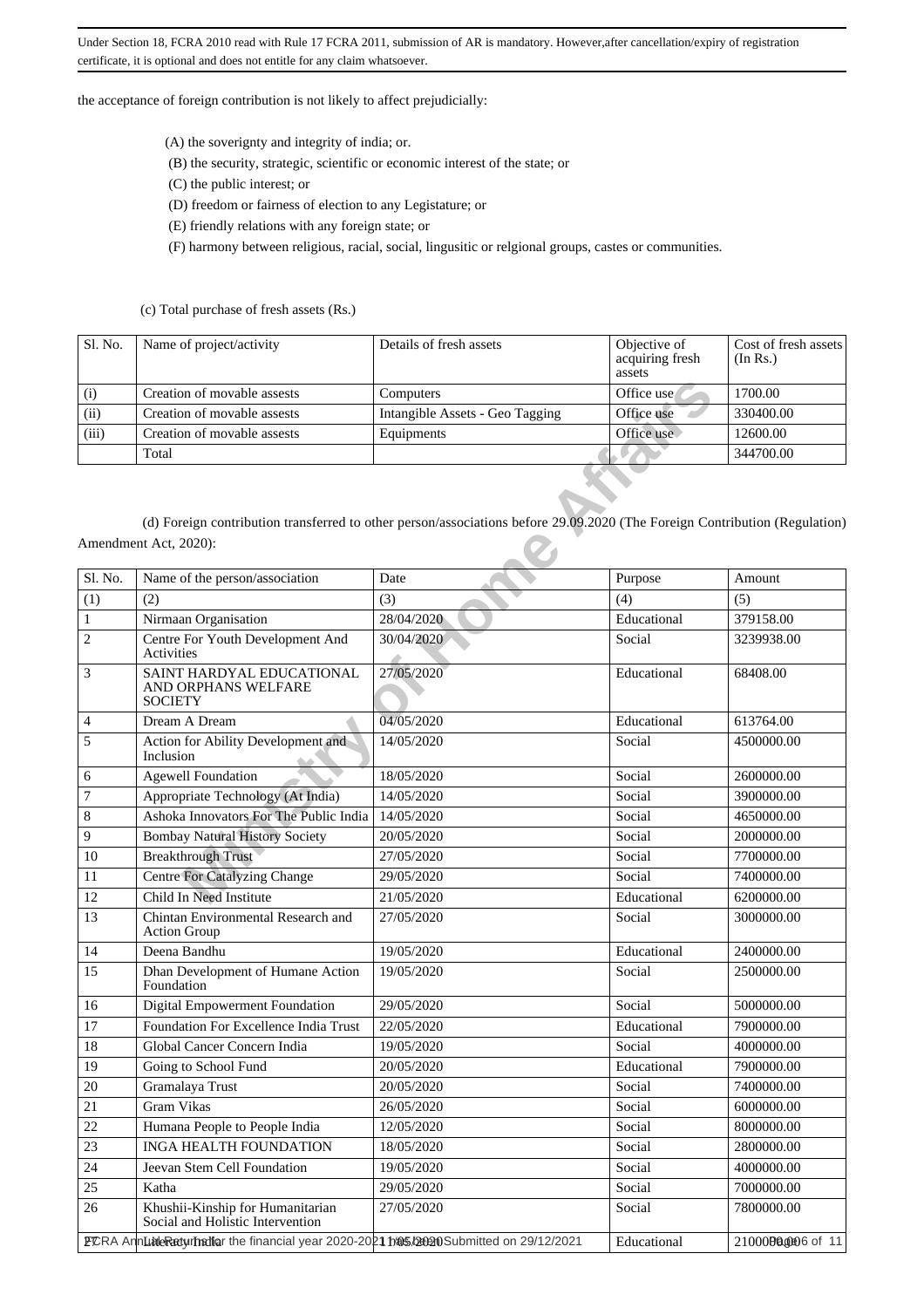| 28     | Madras Crocodile Bank Trust                                                                                                  | 20/05/2020 | Social      | 2600000.00                 |
|--------|------------------------------------------------------------------------------------------------------------------------------|------------|-------------|----------------------------|
| 29     | Magic Bus India Foundation                                                                                                   | 22/05/2020 | Educational | 6800000.00                 |
| 30     | Mann Deshi Foundation                                                                                                        | 15/05/2020 | Social      | 4000000.00                 |
| 31     | Dr.M. L Dhawale Memorial Trust                                                                                               | 19/05/2020 | Social      | 2700000.00                 |
| 32     | M.S. Swaminathan Research                                                                                                    | 20/05/2020 | Social      | 7300000.00                 |
|        | Foundation                                                                                                                   |            |             |                            |
| 33     | Nalandaway Foundation                                                                                                        | 11/05/2020 | Social      | 3200000.00                 |
| 34     | <b>Nature Conservation Foundation</b>                                                                                        | 11/05/2020 | Social      | 5600000.00                 |
| 35     | Nav Srishti                                                                                                                  | 26/05/2020 | Social      | 2500000.00                 |
| 36     | Peoples Action for National Integration                                                                                      | 19/05/2020 | Social      | 6700000.00                 |
| 37     | Planet Read                                                                                                                  | 29/05/2020 | Social      | 1800000.00                 |
| 38     | <b>Pratham Books</b>                                                                                                         | 20/05/2020 | Educational | 6300000.00                 |
| 39     | Prayatn Sanstha                                                                                                              | 26/05/2020 | Social      | 3500000.00                 |
| 40     | <b>Quest Alliance</b>                                                                                                        | 27/05/2020 | Educational | 7800000.00                 |
| 41     | <b>Rural Education And Development</b><br>India                                                                              | 22/05/2020 | Educational | 2400000.00                 |
| 42     | Samarthanam Trust for the Disabled                                                                                           | 19/05/2020 | Social      | 5000000.00                 |
| 43     | Samarthan Centre for Development                                                                                             | 16/05/2020 | Social      | 4000000.00                 |
| 44     | Support<br>Sarathi Development Foundation                                                                                    | 19/05/2020 | Educational | 4300000.00                 |
| 45     | <b>Bal Raksha Bharat</b>                                                                                                     | 22/05/2020 | Social      | 8000000.00                 |
| 46     | Smile Train India                                                                                                            | 13/05/2020 | Social      | 8000000.00                 |
|        | Social Awareness Newer Alternatives                                                                                          |            | Social      |                            |
| 47     |                                                                                                                              | 22/05/2020 |             | 7400000.00                 |
| 48     | SOS Childrens Villages Of India                                                                                              | 29/05/2020 | Social      | 2000000.00                 |
| 49     | Terre Policy Centre                                                                                                          | 20/05/2020 | Social      | 225750.00                  |
| 50     | Udyogini                                                                                                                     | 29/05/2020 | Social      | 5800000.00                 |
| 51     | <b>Ummeed Child Development Center</b>                                                                                       | 26/05/2020 | Social      | 2005540.00                 |
| 52     | Vaani Deaf Childrens Foundation                                                                                              | 29/05/2020 | Social      | 2700000.00                 |
| 53     | Vikram A Sarabhai Community Service<br>Centre                                                                                | 14/05/2020 | Educational | 6400000.00                 |
| 54     | Watershed Organisation Trust                                                                                                 | 26/05/2020 | Social      | 6700000.00                 |
| 55     | <b>Smile Foundation</b>                                                                                                      | 28/04/2020 | Social      | 226569.00                  |
| 56     | Absolute Returns for Kids                                                                                                    | 28/04/2020 | Educational | 1453800.00                 |
| 57     | Goonj                                                                                                                        | 07/04/2020 | Social      | 771037.00                  |
| 58     | Lovedale Foundation                                                                                                          | 17/04/2020 | Social      | 194214.00                  |
| 59     | Mobile Creches                                                                                                               | 04/05/2020 | Social      | 377348.00                  |
| 60     | <b>Simple Education Foundation</b>                                                                                           | 21/04/2020 | Educational | 945000.00                  |
| 61     | Katha                                                                                                                        | 01/05/2020 | Educational | 126878.00                  |
| 62     | VOLUNTARY INTEGRATION FOR<br>EDUCATION AND WELFARE OF<br><b>SOCIETY</b>                                                      | 24/06/2020 | Social      | 382500.00                  |
| 63     | Lepra Society                                                                                                                | 12/06/2020 | Educational | 63279.00                   |
| 64     | Baikunthapur Tarun Sangha                                                                                                    | 19/06/2020 | Social      | 700000.00                  |
| 65     | Gram Chetna Kendra                                                                                                           | 19/06/2020 | Social      | 700000.00                  |
| 66     | Lepra Society                                                                                                                | 02/06/2020 | Social      | 812988.00                  |
| 67     | Lepra Society                                                                                                                | 12/06/2020 | Social      | 131807.00                  |
| 68     | Lepra Society                                                                                                                | 30/06/2020 | Social      | 137338.00                  |
| 69     | Prayas Juvenile Aid Centre                                                                                                   | 29/06/2020 | Social      | 165346.00                  |
| $70\,$ | Sakshi                                                                                                                       | 18/06/2020 | Educational | 2935800.00                 |
| $71\,$ | Samarthan Centre for Development                                                                                             | 19/06/2020 | Social      | 3415315.00                 |
| 72     | Support<br>Prayas Juvenile Aid Centre                                                                                        | 16/06/2020 | Social      | 598320.00                  |
|        |                                                                                                                              |            |             |                            |
| 73     | Centre for Youth Development and<br>Activities                                                                               | 26/06/2020 | Social      | 163917.00                  |
| 74     | Lovedale Foundation                                                                                                          | 05/06/2020 | Social      | 115200.00                  |
| 75     | FAME India                                                                                                                   | 02/06/2020 | Social      | 2100000.00                 |
| 76     | Womens Organisation for Socio<br>Cultural Awareness                                                                          | 25/06/2020 | Social      | 175000.00                  |
| $77\,$ | Able Disabled All People Together                                                                                            | 29/06/2020 | Social      | 4650000.00                 |
| 78     | All India Artisans And Craftworkers<br>FCRA AnnWal RaturAs for throlinancial year 2020-2021 has been Submitted on 29/12/2021 | 05/06/2020 | Social      | 3900000.00<br>Page 7 of 11 |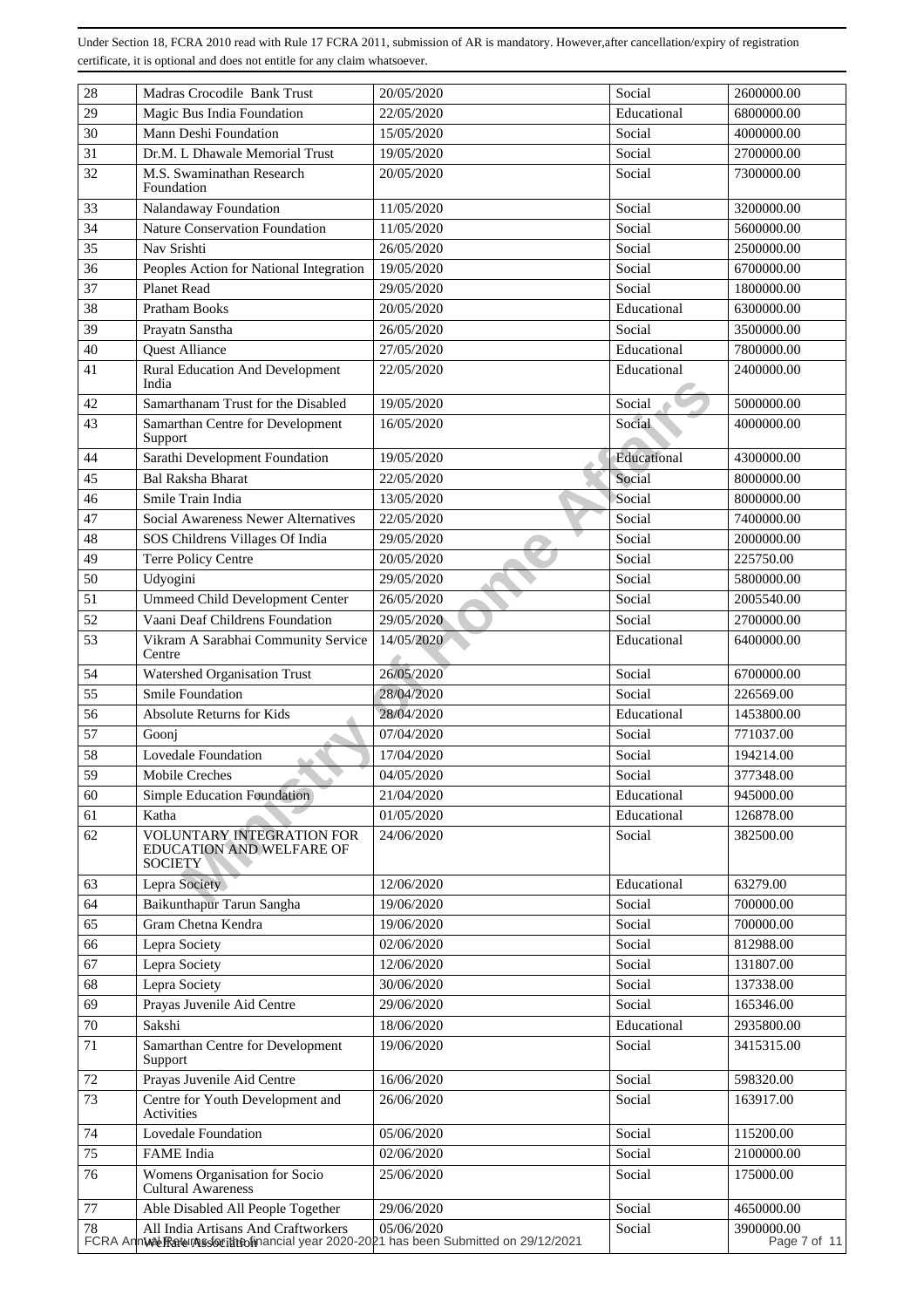| 79       | Amar Seva Sangam                                                                    | 12/06/2020 | Social      | 6200000.00      |
|----------|-------------------------------------------------------------------------------------|------------|-------------|-----------------|
| 80       | Ashoka Trust for Research in Ecology<br>and Environment                             | 04/06/2020 | Social      | 4000000.00      |
| 81       | <b>BAIF Development Research</b><br>Foundation                                      | 01/06/2020 | Social      | 5650000.00      |
| 82       | Bhumi                                                                               | 09/06/2020 | Social      | 1600000.00      |
| 83       | Centre For Science and Environment                                                  | 09/06/2020 | Social      | 8100000.00      |
| 84       | Child Rights and You                                                                | 04/06/2020 | Social      | 8200000.00      |
| 85       | Community Aid and Sponsorship<br>Programme                                          | 20/06/2020 | Educational | 2000000.00      |
| 86       | Consortium of DEWATS Dissemination<br>Society                                       | 01/06/2020 | Social      | 5100000.00      |
| 87       | Digital Green Trust                                                                 | 04/06/2020 | Social      | 5400000.00      |
| 88       | Dilasa Janvikas Pratishthan                                                         | 18/06/2020 | Social      | 4100000.00      |
| 89       | Dream A Dream                                                                       | 01/06/2020 | Educational | 4200000.00      |
| 90       | Enable India                                                                        | 02/06/2020 | Social      | 3800000.00      |
| 91       | Foundation To Educate Girls Globally                                                | 10/06/2020 | Educational | 7900000.00      |
| 92       | <b>Genesis Foundation</b>                                                           | 02/06/2020 | Social      | 7700000.00      |
| 93       | Hyderabad Eye Institute                                                             | 01/06/2020 | Social      | 11000000.00     |
| 94       | <b>Indian Cancer Society</b>                                                        | 01/06/2020 | Social      | 4000000.00      |
| 95       | Kalinga Institute Of Social Sciences                                                | 12/06/2020 | Social      | 8400000.00      |
| 96       | Lepra Society                                                                       | 01/06/2020 | Social      | 4650000.00      |
| 97       | MOBILE CRECHES FOR WORKING                                                          | 17/06/2020 | Social      | 4600000.00      |
|          | <b>MOTHERS CHILDREN</b>                                                             |            |             |                 |
| 98       | Nidan                                                                               | 05/06/2020 | Social      | 2800000.00      |
| 99       | Plan International                                                                  | 17/06/2020 | Social      | 2000000.00      |
| 100      | Pravah                                                                              | 01/06/2020 | Social      | 6400000.00      |
| 101      | Room To Read India Trust                                                            | 24/06/2020 | Educational | 8500000.00      |
| 102      | Royal Commonwealth Society For The<br>Blind                                         | 08/06/2020 | Social      | 4100000.00      |
| 103      | Safe Water Network India                                                            | 09/06/2020 | Social      | 7700000.00      |
| 104      | Seva Mandir                                                                         | 23/06/2020 | Social      | 7700000.00      |
| 105      | Smile Foundation                                                                    | 23/06/2020 | Social      | 6400000.00      |
| 106      | <b>Smile Foundation</b>                                                             | 04/06/2020 | Social      | 38865.00        |
| 107      | S M Sehgal Foundation                                                               | 15/06/2020 | Social      | 1000000.00      |
| 108      | Society for All Round Development                                                   | 03/06/2020 | Social      | 5300000.00      |
| 109      | Society For Nutrition, Education And<br><b>Health Action</b>                        | 05/06/2020 | Social      | 4100000.00      |
| 110      | Swami Vivekananda Youth Movement                                                    | 09/06/2020 | Social      | 1100000.00      |
| 111      | Teach To Lead                                                                       | 16/06/2020 | Educational | 11700000.00     |
| 112      | The Aangan Trust                                                                    | 03/06/2020 | Social      | 4650000.00      |
| 113      | The Akanksha Foundation                                                             | 01/06/2020 | Educational | 6800000.00      |
| 114      | <b>Social Work Research Centre</b>                                                  | 04/06/2020 | Educational | 6200000.00      |
| 115      | Urmul Rural Health Research and<br>Development Trust                                | 02/06/2020 | Social      | 3800000.00      |
| 116      | Vidya Poshak                                                                        | 15/06/2020 | Educational | 2400000.00      |
| 117      | Wildlife Trust Of India                                                             | 15/06/2020 | Social      | 12000000.00     |
| 118      | Goonj                                                                               | 05/06/2020 | Social      | 2254220.00      |
| 119      | Goonj                                                                               | 29/06/2020 | Social      | 753565.00       |
| 120      | National Institute Of Women Child and<br>Youth Development                          | 30/06/2020 | Social      | 2568211.00      |
| 121      | <b>Bal Raksha Bharat</b>                                                            | 21/09/2020 | Social      | 201409.00       |
| 122      | <b>Centre for Social Services</b>                                                   | 23/09/2020 | Social      | 1117710.00      |
| 123      | Mount Valley Development Asociation                                                 | 28/07/2020 | Social      | 470250.00       |
| 124      | Nachiketa Tapovan                                                                   | 23/09/2020 | Social      | 528372.00       |
| 125      | Centre For Youth Development And                                                    | 20/08/2020 | Social      | 142965.00       |
|          | Activities                                                                          |            |             |                 |
| 126      | Womens Organisation for Socio<br><b>Cultural Awareness</b>                          | 31/07/2020 | Social      | 175000.00       |
| 127      | Action Aid Association                                                              | 17/07/2020 | Social      | 1800000.00      |
| FCRA Ani | Gare India Solution Facal 19820-2021 1086220 Submitted on 29/12/2021<br>Development |            | Social      | 650000000088011 |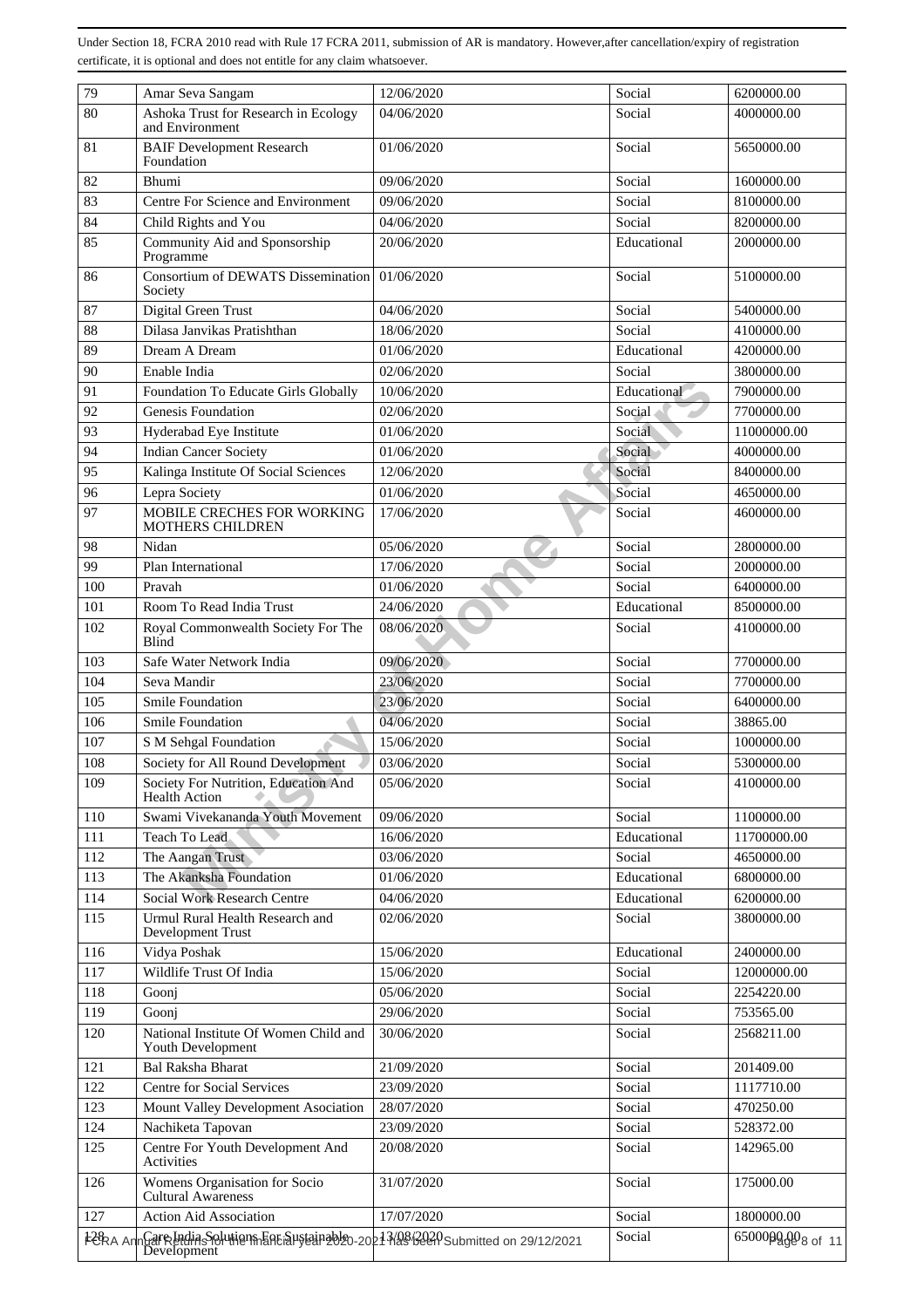| 129 | <b>Indian Cancer Society</b>   | 14/07/2020 | Social      | 140002.00    |
|-----|--------------------------------|------------|-------------|--------------|
| 130 | Keshav Madhav Shikshan Sanstha | 27/07/2020 | Educational | 154500.00    |
| 131 | Magic Bus India Foundation     | 11/09/2020 | Social      | 383600.00    |
| 132 | Maher                          | 29/07/2020 | Educational | 42917.00     |
| 133 | Nachiketa Tapovan              | 14/07/2020 | Educational | 25840.00     |
| 134 | Round Table India              | 17/07/2020 | Educational | 1600000.00   |
| 135 | Saath Charitable Trust         | 03/09/2020 | Social      | 152971.00    |
| 136 | Seva Sahayog Foundation        | 29/07/2020 | Social      | 203754.00    |
| 137 | Seva Sahayog Foundation        | 28/07/2020 | Social      | 1295000.00   |
| 138 | Seva Sahayog Foundation        | 04/08/2020 | Social      | 137275.00    |
| 139 | <b>Swades Foundation</b>       | 28/07/2020 | Social      | 4200000.00   |
| 140 | The Banyan                     | 10/07/2020 | Social      | 2100000.00   |
| 141 | Water Aid Foundation           | 10/07/2020 | Social      | 5800000.00   |
| 142 | Absolute Return for Kids       | 31/07/2020 | Educational | 1468800.00   |
|     | Total                          |            |             | 517529440.00 |

#### 4. Details of unutilised foreign contribution:

|                              | Total                                                                                                                     |                                                |                        |     | 517529440.00            |  |  |  |  |
|------------------------------|---------------------------------------------------------------------------------------------------------------------------|------------------------------------------------|------------------------|-----|-------------------------|--|--|--|--|
|                              | <b>RECTION</b><br>(e) Total utilisation in the year $(Rs.)(b+c+d)$ 623899669.00                                           |                                                |                        |     |                         |  |  |  |  |
| 4.                           | Details of unutilised foreign contribution:                                                                               |                                                |                        |     |                         |  |  |  |  |
|                              | (i) Total foreign contribution invested in term Deposits (Rs.):                                                           |                                                |                        |     |                         |  |  |  |  |
| Sr. No.                      | Details                                                                                                                   |                                                | Total(in Rs.)          |     |                         |  |  |  |  |
| Opening Balance of FD<br>(i) |                                                                                                                           |                                                | 216929983.00           |     |                         |  |  |  |  |
| (ii)                         | FD made during the year                                                                                                   |                                                |                        |     |                         |  |  |  |  |
| (iii)                        | Less: realisation of previous FD                                                                                          |                                                | 474685589.00           |     |                         |  |  |  |  |
|                              | Closing balance of FD                                                                                                     |                                                | 234829268.00           |     |                         |  |  |  |  |
|                              | (ii) Balance of unutilised foreign contribution, in cash/bank, at the end of the year(Rs):<br>(a) Cash in hand: 207939.00 |                                                |                        |     |                         |  |  |  |  |
|                              |                                                                                                                           | (b) in FC designated bank account: 14195927.03 |                        |     |                         |  |  |  |  |
|                              | (c) in utilisation bank account(s): $1886401.30$                                                                          |                                                |                        |     |                         |  |  |  |  |
| 5.                           | Details of foreigners as Key functionary/working/associated: 0                                                            |                                                |                        |     |                         |  |  |  |  |
| 6.                           | Details of land and building remained unutilised for more than two year:                                                  |                                                |                        |     |                         |  |  |  |  |
| Sl. No.                      | Location of land and building                                                                                             | Year of acquisition                            | Purpose of acquisition |     | Reason of unutilisation |  |  |  |  |
| (1)                          | (2)                                                                                                                       | (3)                                            | (4)                    | (5) |                         |  |  |  |  |
|                              |                                                                                                                           |                                                |                        |     |                         |  |  |  |  |

- (a) Cash in hand: 207939.00
- (b) in FC designated bank account: 14195927.03
- (c) in utilisation bank account(s): 1886401.30
- 5. Details of foreigners as Key functionary/working/associated: 0
- 6. Details of land and building remained unutilised for more than two year:

| No.<br>OI. | $\mathbf{H}$<br>anc<br>ot lang<br>ıldıns<br>ocation<br>∕nv | ear<br><b>cauisition</b><br>O1    | acquisition<br>ose<br>11FD0<br>$\mathbf{O}$ | eason<br>unutilisation<br>7 N L |
|------------|------------------------------------------------------------|-----------------------------------|---------------------------------------------|---------------------------------|
|            | ہ                                                          | $\overline{\phantom{a}}$<br>. J . |                                             |                                 |

(7) (a) Details of FCRA Account for receipt of foreign contribution (As on 31st March of the year ending):

| Name of the<br>Bank           | <b>Branch Address</b><br>With pincode)  | Phone No.   | e-mail                               | <b>IFSC</b> Code | Account number        | Date of Opening<br>Account |
|-------------------------------|-----------------------------------------|-------------|--------------------------------------|------------------|-----------------------|----------------------------|
|                               | (2)                                     | (3).        | (4)                                  | (5)              | (6)                   |                            |
| <b>STATE BANK</b><br>OF INDIA | 11 Sansad Marg,<br>New Delhi 110<br>001 | 01123374002 | fcra.00691@sbi.c SBIN0000691<br>0.1n |                  | XXXXXXXXX<br>XXXX1701 | 14/12/2020                 |

(b) Details of another FCRA Account(if any,) for keeping or utilising (As on 31st March of the year ending)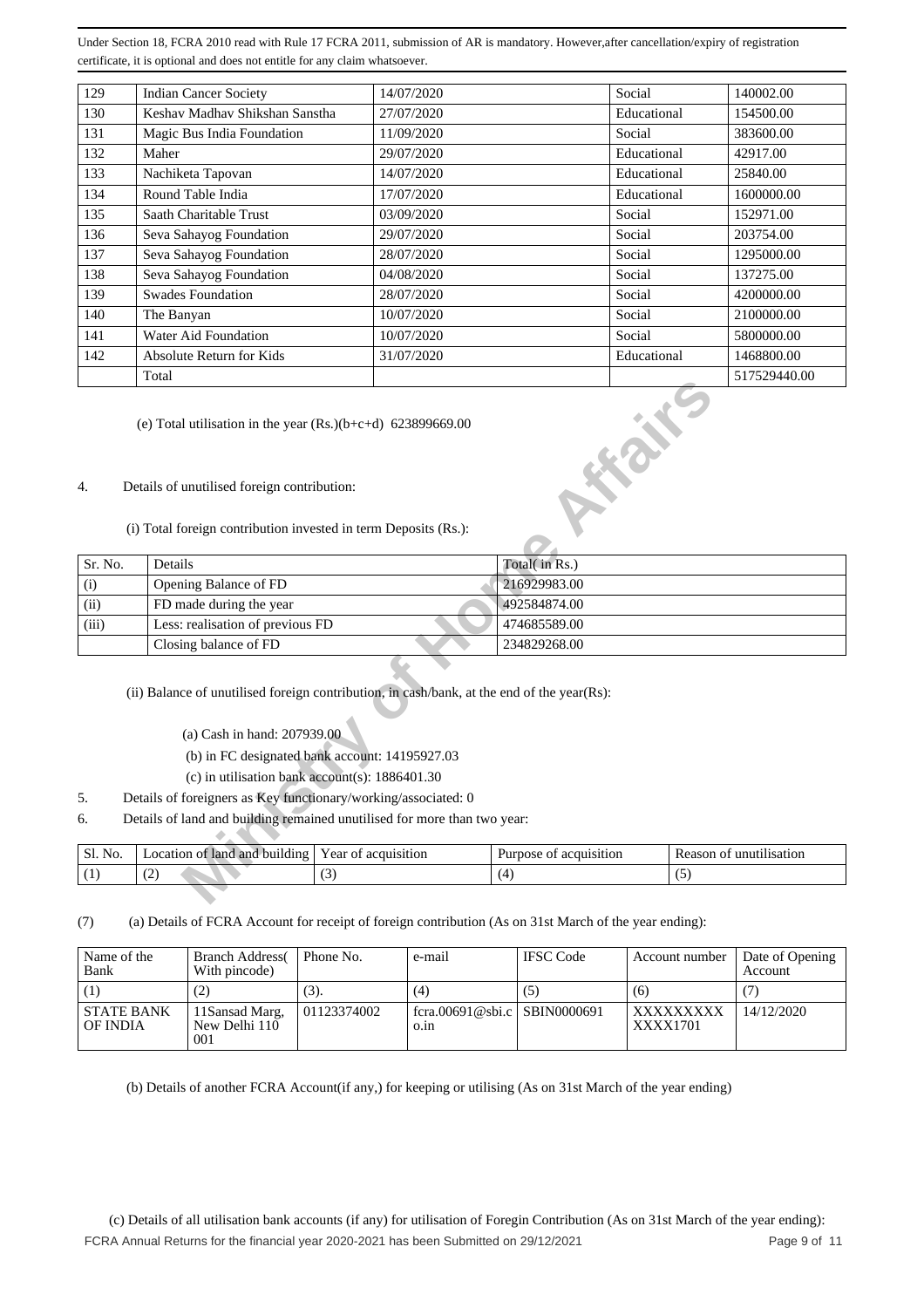| Name of the<br>Bank            | <b>Branch Address</b><br>With pincode)                                                                                                                                                        | Phone No.   | E-mail                         | <b>IFSC Code</b> | Account No.        | Date of Opening<br>Account |
|--------------------------------|-----------------------------------------------------------------------------------------------------------------------------------------------------------------------------------------------|-------------|--------------------------------|------------------|--------------------|----------------------------|
| (1)                            | (2)                                                                                                                                                                                           | (3).        | (4)                            | (5)              | (6)                | (7)                        |
| <b>HDFC BANK</b><br><b>LTD</b> | PLOT NO.-8,<br>SECTOR-4,<br>R.K.PURAM,OP<br><b>POSITE</b><br><b>CAPITAL</b><br><b>COURT</b><br>BUILDING<br>New Delhi,<br>Delhi, Delhi                                                         | 01161606161 | mandeep.kumar<br>@hdfcbank.com | HDFC0000588      | XXXXXXXX<br>X0019  | 18/04/2006                 |
| <b>HDFC BANK</b><br><b>LTD</b> | <b>PLOT</b><br>8, SECTOR-<br>4, OPP. CAPITAL<br><b>COURT BLDG.</b><br>R.K.PURAM<br>R.K.PURAM<br>R.K.PURAM,NE<br><b>W DELHI</b><br>110022 DELHI<br>DELHI 110022,<br>NEW DELHI.<br>Delhi, Delhi | 01161606161 | mandeep.kumar<br>@hdfcbank.com | HDFC0000588      | XXXXXXXXX<br>X9915 | 04/08/2018                 |

|                    | VY LJELIII<br>110022 DELHI<br>DELHI 110022,<br>NEW DELHI,<br>Delhi, Delhi                             |                                                                                                                                                                                   |                                                                                                                        |                                                                                   |  |                |  |  |
|--------------------|-------------------------------------------------------------------------------------------------------|-----------------------------------------------------------------------------------------------------------------------------------------------------------------------------------|------------------------------------------------------------------------------------------------------------------------|-----------------------------------------------------------------------------------|--|----------------|--|--|
| 8                  | *Whether during the period under report:                                                              |                                                                                                                                                                                   |                                                                                                                        |                                                                                   |  |                |  |  |
| (i)                | any foreign contribution was transferred to any FCRA registered association?                          |                                                                                                                                                                                   |                                                                                                                        |                                                                                   |  |                |  |  |
|                    |                                                                                                       | Details: Details of the same have been furnished in this return                                                                                                                   |                                                                                                                        |                                                                                   |  |                |  |  |
| (ii)               | any foreign contribution was transferred to any Non FCRA registered<br>N <sub>0</sub><br>association? |                                                                                                                                                                                   |                                                                                                                        |                                                                                   |  |                |  |  |
| (iii)              |                                                                                                       | any functionary of the Association has been prosecuted or convicted under the<br>No<br>law of the land?                                                                           |                                                                                                                        |                                                                                   |  |                |  |  |
| (iv)               |                                                                                                       | any asset created out of foreign contribution is registered in names other than the No<br>name of Association?                                                                    |                                                                                                                        |                                                                                   |  |                |  |  |
| (v)                |                                                                                                       | any domestic contribution has been created in any FCRA Account?<br>No                                                                                                             |                                                                                                                        |                                                                                   |  |                |  |  |
| (vi)               |                                                                                                       | the Association has received any foreign Contribution in an account other than<br>No<br>the designated FCRA receipt Account?                                                      |                                                                                                                        |                                                                                   |  |                |  |  |
| (vii)              |                                                                                                       | the Association has utilised foreign contribution for any purpose other than the<br>No<br>defined purposes in the FCRA certificate of registration or prior permission?           |                                                                                                                        |                                                                                   |  |                |  |  |
| (viii)             |                                                                                                       | the Association has invested any foreign contribution in any speculative activity<br>N <sub>0</sub><br>as defined in rule 4 of the Foreign Contribution (Regulation) Rules, 2011? |                                                                                                                        |                                                                                   |  |                |  |  |
| (ix)               |                                                                                                       | the Association or any of its functionary/office bearer has violated any of the<br>No<br>conditions as enumerated under sub-section (4) of section 12 of the Act?                 |                                                                                                                        |                                                                                   |  |                |  |  |
| (x)                |                                                                                                       | per cent of the foreign contribution received?                                                                                                                                    |                                                                                                                        | the Association has made expenditure on Administrative expenses exceeding 20      |  | Yes            |  |  |
|                    |                                                                                                       |                                                                                                                                                                                   |                                                                                                                        | Details: Administrative expenses are more than 20 percent of the foreign          |  |                |  |  |
|                    |                                                                                                       |                                                                                                                                                                                   |                                                                                                                        | contribution receipt during the year because foreign contribution for the running |  |                |  |  |
|                    |                                                                                                       |                                                                                                                                                                                   |                                                                                                                        | project pertaining to the financial year 2020-2021 was received in the financial  |  |                |  |  |
|                    |                                                                                                       |                                                                                                                                                                                   |                                                                                                                        | year 2019-2020 however administrative expenses are approx 8 percent of the        |  |                |  |  |
|                    | total expense                                                                                         |                                                                                                                                                                                   |                                                                                                                        |                                                                                   |  |                |  |  |
| $(x_i)$            |                                                                                                       |                                                                                                                                                                                   |                                                                                                                        | any fixed asset acquired out of foreign contribution has been sold out?           |  | N <sub>0</sub> |  |  |
| (xii)              | FCRA Account?                                                                                         |                                                                                                                                                                                   |                                                                                                                        | sale proceed of above fixed asset has been diverted / has not been deposited in   |  | N <sub>0</sub> |  |  |
| (xiii)             |                                                                                                       |                                                                                                                                                                                   |                                                                                                                        | any FD proceeds has been credited in any account other than FCRA Account?         |  | No             |  |  |
| (xiv)              |                                                                                                       |                                                                                                                                                                                   | any organization/entity not belonging to the Association is being<br>managed/financially supported by the Association? |                                                                                   |  | No             |  |  |
| $\left( xy\right)$ |                                                                                                       |                                                                                                                                                                                   | the Association has utilised any foreign contribution outside India?                                                   |                                                                                   |  | No             |  |  |

\*Note: Wherever the answer of above question is in 'yes', brief details must be provided.